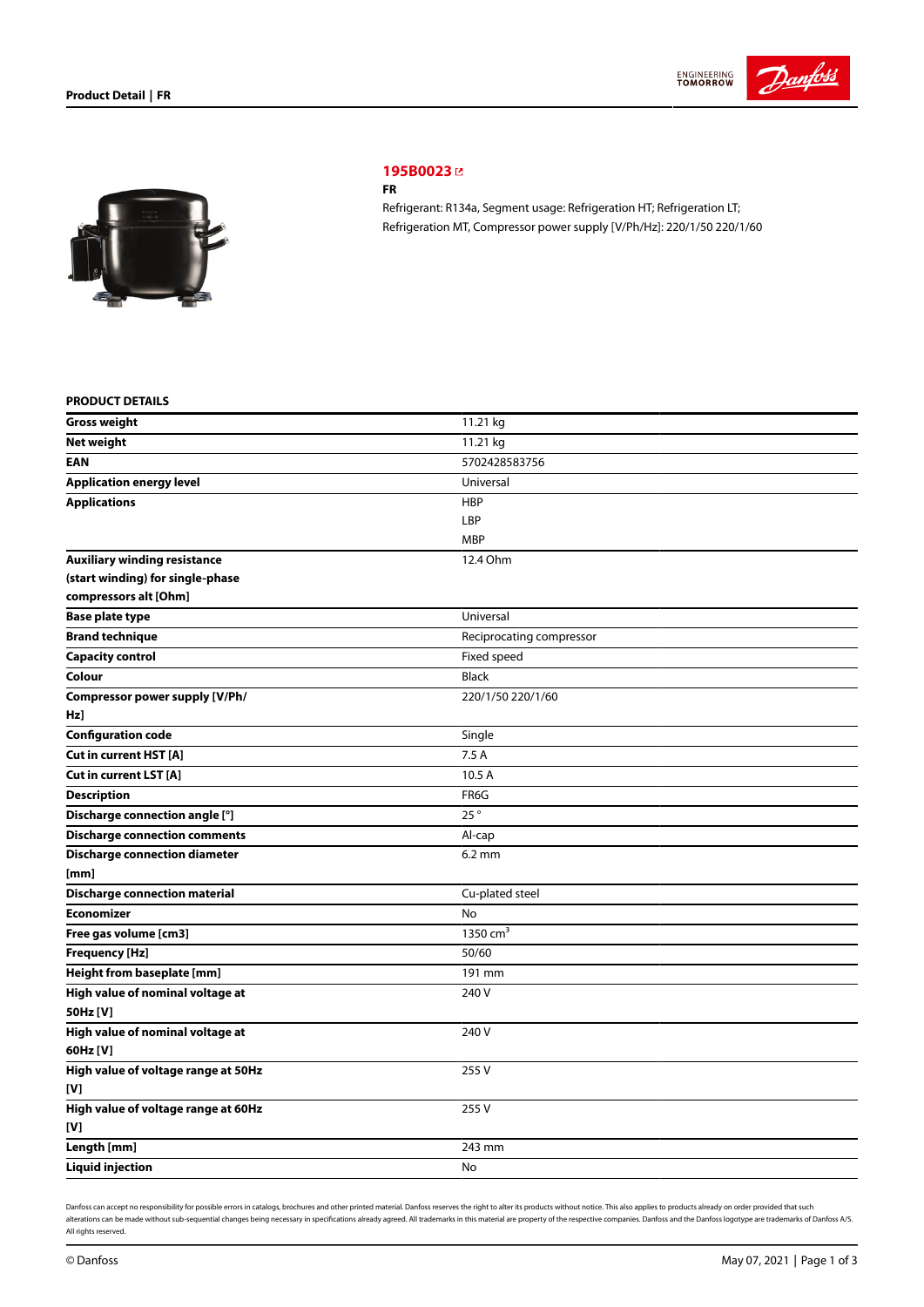



| <b>PRODUCT DETAILS</b>                  |                        |
|-----------------------------------------|------------------------|
| Low value of nominal voltage at         | 220V                   |
| 50Hz [V]                                |                        |
| Low value of nominal voltage at         | 220V                   |
| 60Hz [V]                                |                        |
| Low value of voltage range at 50Hz      | 187 V                  |
| [V]                                     |                        |
| Low value of voltage range at 60Hz      | 187 V                  |
| [V]                                     |                        |
| LRA HST 60Hz [A]                        | 7.5 A                  |
| LRA HST [A]                             | 7.5 A                  |
| <b>LRA LST [A]</b>                      | 5.8 A                  |
| Main winding resistance for single-     | 12.6 Ohm               |
| phase compressors [Ohm]                 |                        |
| <b>Model number</b>                     | FR6G                   |
| <b>Motor type</b>                       | <b>CSIR</b>            |
|                                         | <b>RSIR</b>            |
| No. of phases (compressor)              | $\mathbf{1}$           |
| Nominal cooling capacity 60 kBTU/       | 2.47 kBtu/h            |
| h                                       |                        |
| Nominal cooling capacity at 60Hz        | 0.7 kW                 |
| Oil quantity [cm3]                      | 450 $cm3$              |
| Oil type                                | <b>POE</b>             |
| <b>Packing format</b>                   | Single pack            |
| <b>Packing quantity</b>                 | 1                      |
| <b>Phase</b>                            | $\mathbf{1}$           |
| Process connection angle [°]            | 30 $^{\circ}$          |
| <b>Process connection comments</b>      | Al-cap                 |
| Process connection diameter [mm]        | $6.2 \text{ mm}$       |
| <b>Process connection material</b>      | Cu-plated steel        |
| Refrigerant                             | R134a                  |
| Refrigerant charge [kg] [Max]           | 0.9 <sub>kg</sub>      |
| <b>RLA</b>                              | 1.20A                  |
| Rotational speed at 50Hz [rpm]          | 3000 rpm               |
| Rotational speed at 60Hz [rpm]          | 3600 rpm               |
| <b>Segment usage</b>                    | Refrigeration LT       |
|                                         | Refrigeration MT       |
|                                         | Refrigeration HT       |
| <b>Start capacitor capacitance</b>      | 80 µF                  |
| Suction connection angle [°]            | 30°                    |
| <b>Suction connection comments</b>      | Al-cap                 |
| <b>Suction connection diameter [mm]</b> | 8.2 mm                 |
| <b>Suction connection material</b>      | Cu-plated steel        |
| Swept volume [cm3]                      | $6.23$ cm <sup>3</sup> |
| <b>Technology</b>                       | Reciprocating          |
| <b>Total height [mm]</b>                | 196 mm                 |
| <b>Type</b>                             | <b>FR</b>              |
| <b>Type designation</b>                 | Compressor             |
| Voltage 50Hz [V]                        | 220V                   |
| Voltage 50Hz [V] [Max]                  | 240 V                  |
| Voltage 60Hz [V]                        | 220 V                  |
| Voltage 60Hz [V] [Max]                  | 240 V                  |
| Width [mm]                              | 156 mm                 |

Danfoss can accept no responsibility for possible errors in catalogs, brochures and other printed material. Danfoss reserves the right to alter its products without notice. This also applies to products already on order pr alterations can be made without sub-sequential changes being necessary in specifications already agreed. All trademarks in this material are property of the respective companies. Danfoss and the Danfoss logotype are tradem All rights reserved.